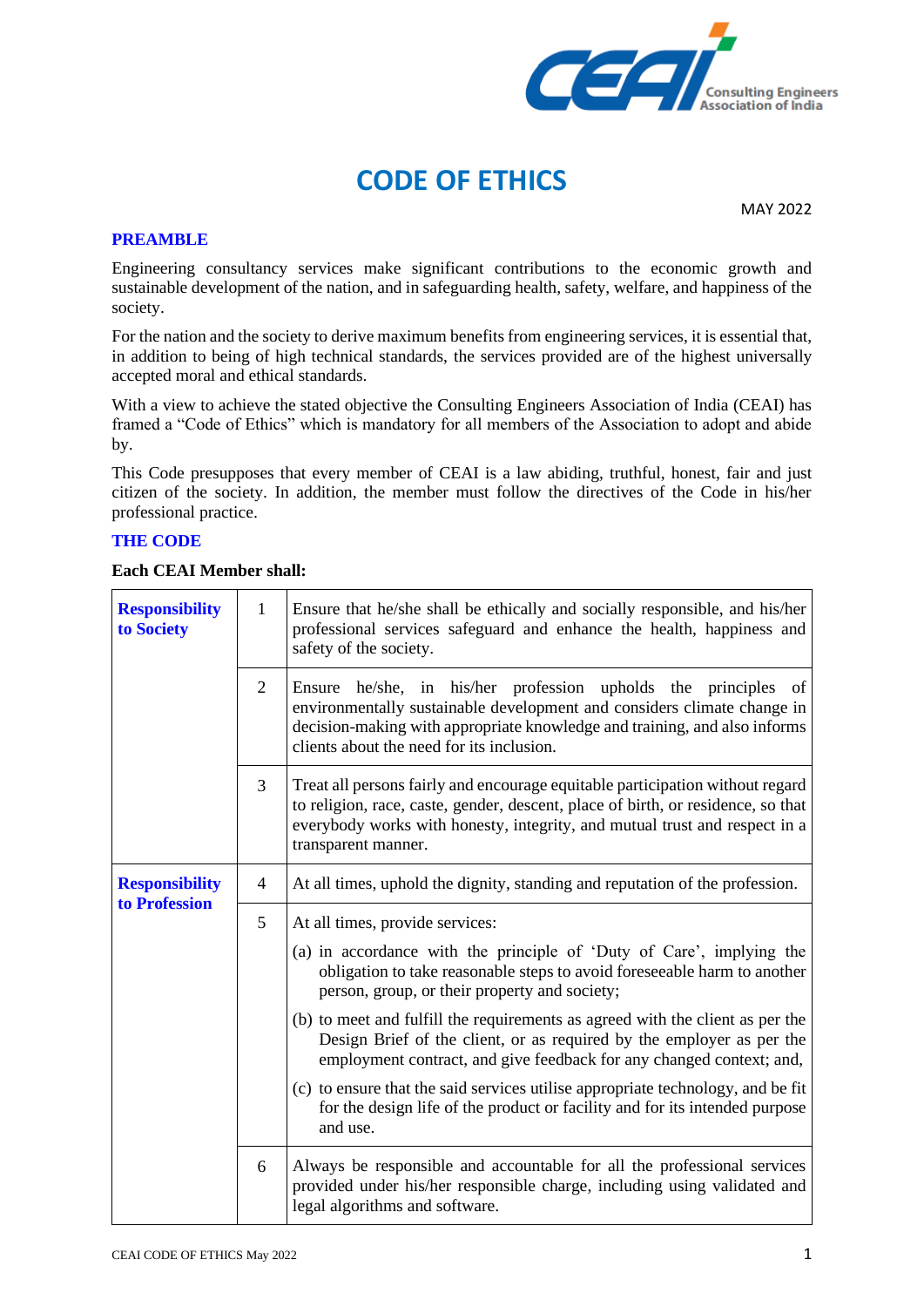

MAY 2022

|                  | $\overline{7}$ | Refrain from:                                                                                                                                                                                                                                                                                                                         |  |  |
|------------------|----------------|---------------------------------------------------------------------------------------------------------------------------------------------------------------------------------------------------------------------------------------------------------------------------------------------------------------------------------------|--|--|
|                  |                | (a) expressing in public an opinion on a professional topic unless he/she is<br>sufficiently informed on the facts relating to the topic and he/she is<br>competent to comment on it;                                                                                                                                                 |  |  |
|                  |                | (b) making public statements which are not in an objective and truthful<br>manner;                                                                                                                                                                                                                                                    |  |  |
|                  |                | (c) casting any aspersions of an unjust or malicious nature; and,                                                                                                                                                                                                                                                                     |  |  |
|                  |                | (d) performing any service beyond his/her competency.                                                                                                                                                                                                                                                                                 |  |  |
|                  | 8              | Imbibe, inculcate and emphasise the Code of Ethics periodically and<br>internally within the organisation and also for oneself.                                                                                                                                                                                                       |  |  |
|                  | 9              | Maintain knowledge and skills at levels consistent with developments in<br>technology, legislation and management, and apply due skill, care and<br>diligence in the services rendered to the client or employer.                                                                                                                     |  |  |
|                  | 10             | Continue professional development and advancement throughout his/her<br>career.                                                                                                                                                                                                                                                       |  |  |
| <b>Integrity</b> | 11             | Act, without prejudice to the rights of other stakeholders, in the legitimate<br>interests of the client or employer, and perform professional services with<br>integrity and faithfulness.                                                                                                                                           |  |  |
|                  | 12             | Act with fairness and justice towards his/her client or employer, and towards<br>vendors, contractors, and other professionals in all matters pertaining to<br>contracts relating to his/her professional services.                                                                                                                   |  |  |
|                  | 13             | Refrain from:                                                                                                                                                                                                                                                                                                                         |  |  |
|                  |                | (a) indulging or being or getting involved in any activity which in any<br>manner seeks to affect or in any way influence the client or employer<br>with regard to the selection of or the compensation for professional<br>services; and/or affect or influence the impartial judgement of the<br>professional himself/herself; and, |  |  |
|                  |                | participating in any shape or form in the process of giving, promising<br>(b)<br>or taking money, gift, or favour which may influence the judgment or<br>conduct of a person in a position of trust or authority.                                                                                                                     |  |  |
|                  | 14             | Inform:                                                                                                                                                                                                                                                                                                                               |  |  |
|                  |                | the concerned client or employer organisation's management first, of<br>(a)<br>any unethical or unsafe act or situation; known or learnt by him/her in<br>the course of his/her work or in any other work within his/her<br>competency; and                                                                                           |  |  |
|                  |                | the appropriate authorities, if the client or employer organisation's<br>(b)<br>management is unable or unwilling to address the unethical or unsafe<br>act or situation referred to in (a) above                                                                                                                                     |  |  |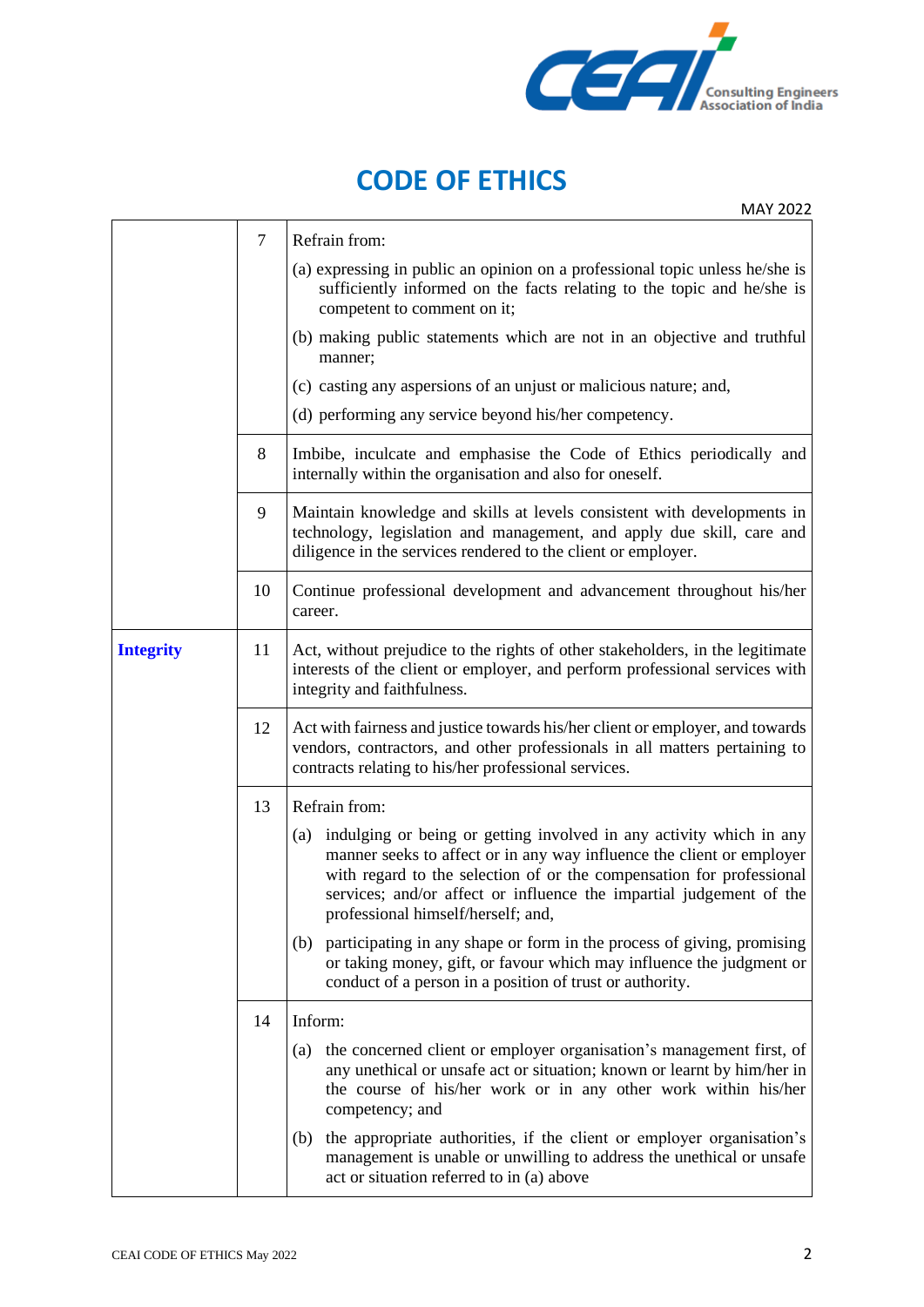

MAY 2022

|                                                             | 15 | Facilitate in ensuring legal compliance by client or employer, contractors,<br>vendors and others.                                                                                                                                                                                                                                                                                                                                                                                                               |  |  |
|-------------------------------------------------------------|----|------------------------------------------------------------------------------------------------------------------------------------------------------------------------------------------------------------------------------------------------------------------------------------------------------------------------------------------------------------------------------------------------------------------------------------------------------------------------------------------------------------------|--|--|
|                                                             | 16 | (a) Refrain from utilising any data, information, computer hardware or<br>software in his/her work that might infringe upon any Intellectual<br>Property Rights, without obtaining proper legal clearance; and<br>Use all the data, business plans or strategies, and any other sensitive or<br>(b)<br>confidential documents or materials, whether from the client or<br>employer, or internal to the organisation, in a responsible manner, so<br>that their confidentiality and security are not compromised. |  |  |
|                                                             | 17 | Promote an ethical culture in the organisation based on shared values,<br>beliefs and norms such as trust, honesty, integrity, fairness, confidentiality<br>and accountability, and actively adopt them to uphold professional ethics,<br>and make decisions that are above reproach.                                                                                                                                                                                                                            |  |  |
| <b>Impartiality</b><br>18                                   |    | Be free of prejudice and personal preferences, in his/her professional advice<br>and judgement.                                                                                                                                                                                                                                                                                                                                                                                                                  |  |  |
|                                                             | 19 | Refrain from accepting an assignment for services which prejudices his/her<br>independent judgement.                                                                                                                                                                                                                                                                                                                                                                                                             |  |  |
|                                                             | 20 | Inform the client or employer of any potential conflict of interest that exists<br>or might arise in the performance of an assignment.                                                                                                                                                                                                                                                                                                                                                                           |  |  |
|                                                             | 21 | Promote the concept of quality based services to encourage fair<br>competition                                                                                                                                                                                                                                                                                                                                                                                                                                   |  |  |
|                                                             | 22 | Cooperate fully with any legitimately constituted investigative body<br>appointed or setup for inquiry into the administration of any contract where<br>the professional is involved.                                                                                                                                                                                                                                                                                                                            |  |  |
| <b>Relations with</b><br><b>Other</b><br><b>Consultants</b> | 23 | Refrain from directly or indirectly injuring/damaging or attempting to<br>injure/damage the professional reputation or practice or prospects of another<br>fellow professional, except when the fellow professional is incompetent or<br>has violated ethical norms.                                                                                                                                                                                                                                             |  |  |
|                                                             | 24 | Refrain from associating in work with a professional whose methods of<br>practice do not conform to the ethical practices as laid down in this Code.                                                                                                                                                                                                                                                                                                                                                             |  |  |
| 25<br>Refrain from:                                         |    |                                                                                                                                                                                                                                                                                                                                                                                                                                                                                                                  |  |  |
|                                                             |    | (a) trying to supplant another professional in any particular assignment; and                                                                                                                                                                                                                                                                                                                                                                                                                                    |  |  |
|                                                             |    | (b) intervening in work of any kind which to his/her knowledge has already<br>been entrusted to another professional, except when appointed as a<br>Reviewer by the client or employer.                                                                                                                                                                                                                                                                                                                          |  |  |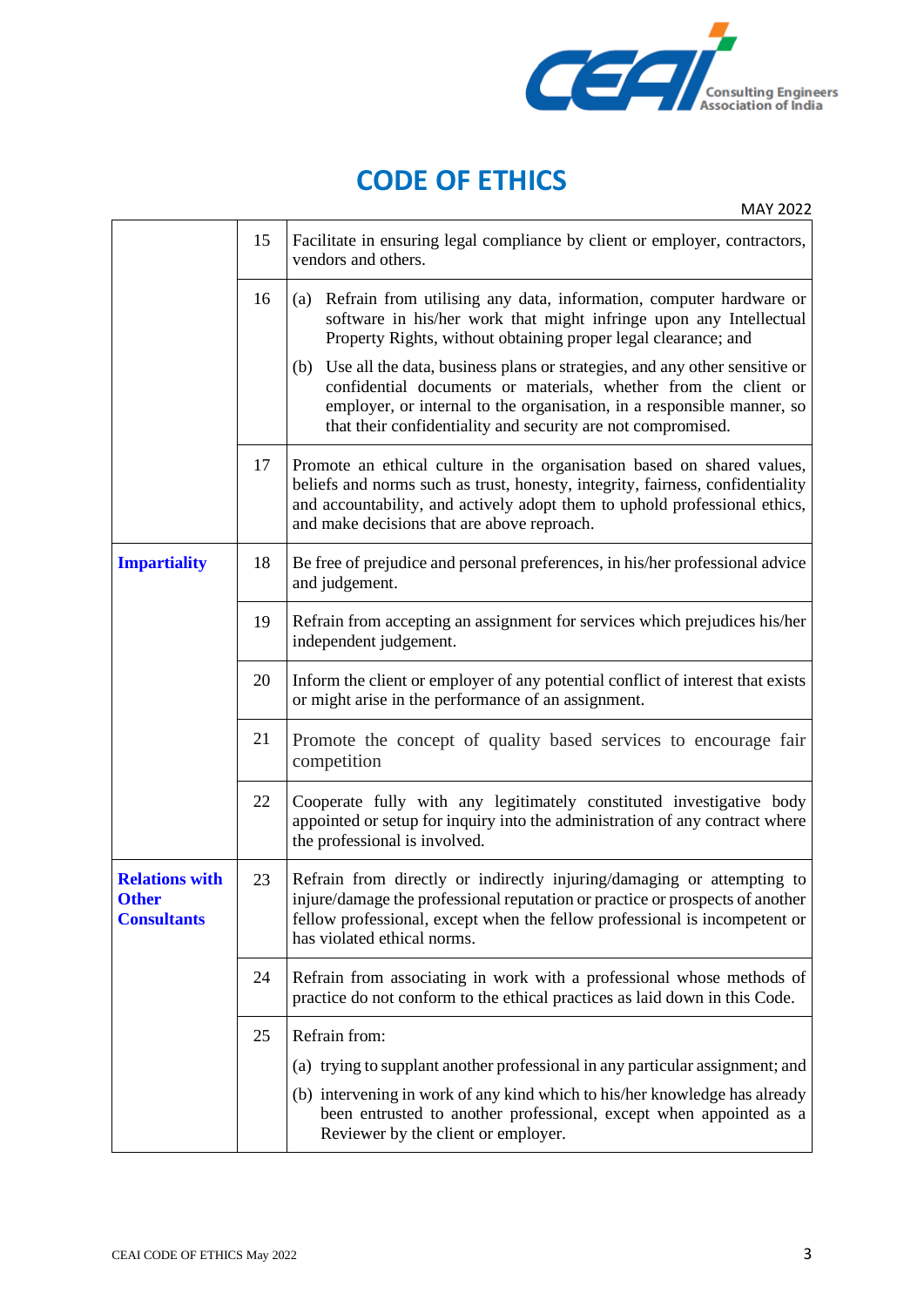

MAY 2022

|                                          | 26 | Refrain from taking over the services being provided by another<br>professional unless the client or employer formally appoints the professional<br>to take over the ongoing assignment, after legally terminating the previous<br>contract, and legally indemnifies the appointed professional against any<br>deficiencies and losses already incurred or liable to be incurred due to the<br>errors of omission and commission by the previous professional. |  |
|------------------------------------------|----|----------------------------------------------------------------------------------------------------------------------------------------------------------------------------------------------------------------------------------------------------------------------------------------------------------------------------------------------------------------------------------------------------------------------------------------------------------------|--|
| <b>Relation with</b><br><b>Clients</b>   | 27 | (a) Refrain from disclosing confidential information concerning the<br>assignment, any technical process or any related matter, of the client or<br>employer without the client's or employer's consent.<br>(b) making comments in public/social media regarding the work being<br>done for the client.                                                                                                                                                        |  |
|                                          | 28 | Publicity material as well as any paper/ article developed, written and<br>published by the professional regarding the project to be as per the contract<br>and the scope of work therein.                                                                                                                                                                                                                                                                     |  |
|                                          | 29 | Amicably attempt to resolve any issue with the client.                                                                                                                                                                                                                                                                                                                                                                                                         |  |
| <b>Relation with</b><br><b>Employees</b> | 30 | Provide opportunities for the professional development and advancement to<br>other professionals in his/her employment or control, aimed to foster a<br>culture where people are motivated, engaged, valued and can learn, develop,<br>and grow.                                                                                                                                                                                                               |  |